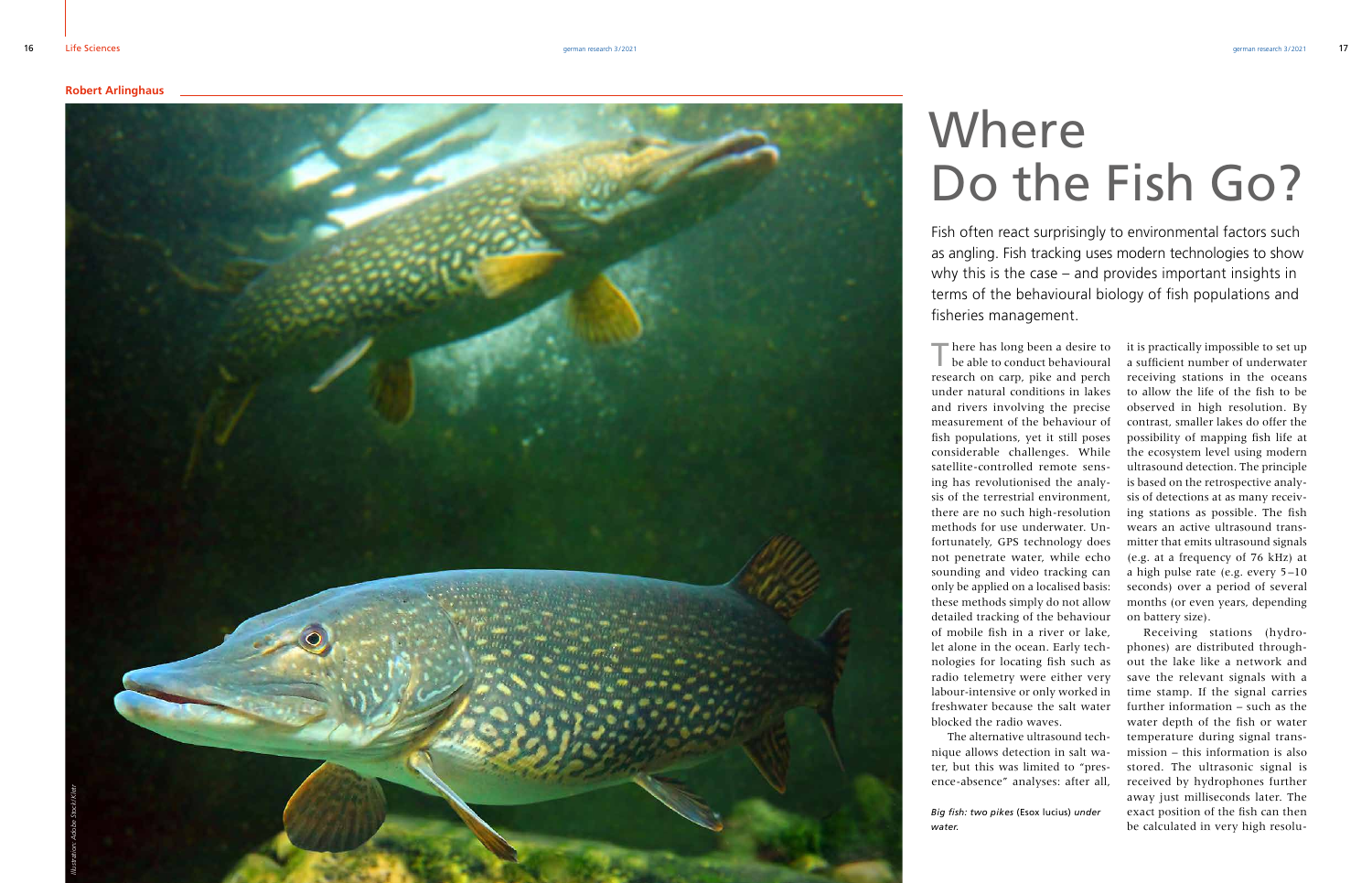and also pursue application-oriented questions for practical fisheries management, such as how fish behave in response to environmental factors. One of these environmental factors is fishing, specifically angling, which has interested the working group for 20 years.

In Germany, there are 3–4 million anglers who set out to catch fish in their free time. Most lakes and rivers in this country are used by anglers. Many fish make acquaintance with a fishing hook in the course of their lifetime, such as when they are caught as young, immature fish and then put back in the water again. Not all fish are equally catchable, however, even within one species. Angling in-

*Receiving stations are distributed underwater like a network and save signals with a time stamp. Further information on water depth and temperature can be recorded, too.*



volves the selection of certain size classes and behavioural types of fish, and the animals learn from their experience to avoid fishing hooks in the future. But how does this process work exactly?

For many waters, there is no reliable information on how many fish are caught and taken away for consumption. Yet this knowledge is important so as to be able to derive recommendations for sustainable management. Here, modern fish detection technology allows unprecedented insights into previously hidden behaviour that offer (mostly) surprising findings.

The aim of research in the Working Group for Integrative Fisheries Management (IFish-Man) at the Humboldt-Universität zu Berlin and the Leibniz Institute of Freshwater Ecology and Inland Fisheries (IGB) is to answer both fundamental research questions about fish behavioural biology in field conditions in natural waters

For example, the winter biology of most native fish species is poorly understood and modern fish detection has enabled a number of commonly held beliefs to be revised. For example, it became evident that carp actively swam around in shoals during the day in winter. Until now, it was assumed that as warmth-loving fish, carp go into a kind of hibernation in the cold months. One study proved that the pike, a predatory fish, does not move to the deeper and therefore warmer areas of the water in winter but instead prefers shallow waters as its habitat.

I n all the fish species studied – carp, catfish, pike, perch – the working group was able to identify persistent behavioural differences, i.e. specific individuals differed consistently throughout the year based on characteristics such



For the purpose of tracking, the fish wears an active ultrasound transmitter that emits ultrasound signals (e.g. at a frequency of

handling. In particular, location errors have to be eliminated, and if a fish swims into aquatic plants or coral reefs, its signal disappears, too – these data gaps have to be dealt with constructively. Nevertheless, the new technology allows unprecedented insights and revolutionises our understanding of life under water.

tion based on these minimal time differences of signal arrival at precisely calibrated hydrophones. Considerable effort is required to install, maintain and calibrate such a system, so research waters where complete recording of fish behaviour can be carried are still rare worldwide. As far as we know there are currently a maximum of five active projects.

The Berlin working group led by fisheries scientist Robert Arlinghaus installed a system of this kind in a lake in Brandenburg back in 2009, transforming the lake into an open-air aquarium so as to better understand the behaviour of the fish at the level of an entire ecosystem and in particular at a higher resolution. Every few months the data was downloaded, processed on the computer and converted into fish positions with a very high spatio-temporal resolution. A treasure trove of data!

The research team, funded by the German Ministry of Education and Research in this case, was also able to use a comparable technology in coastal areas off Majorca. As compared to conventional telemetry methods, where each fish had to be located manually requiring a huge amount of effort, the workload was by no means reduced on this project, however: it was simply shifted from the field to the computer. This is because it draws on Big Data, with several million detections in short periods of time – a volume of data that takes some